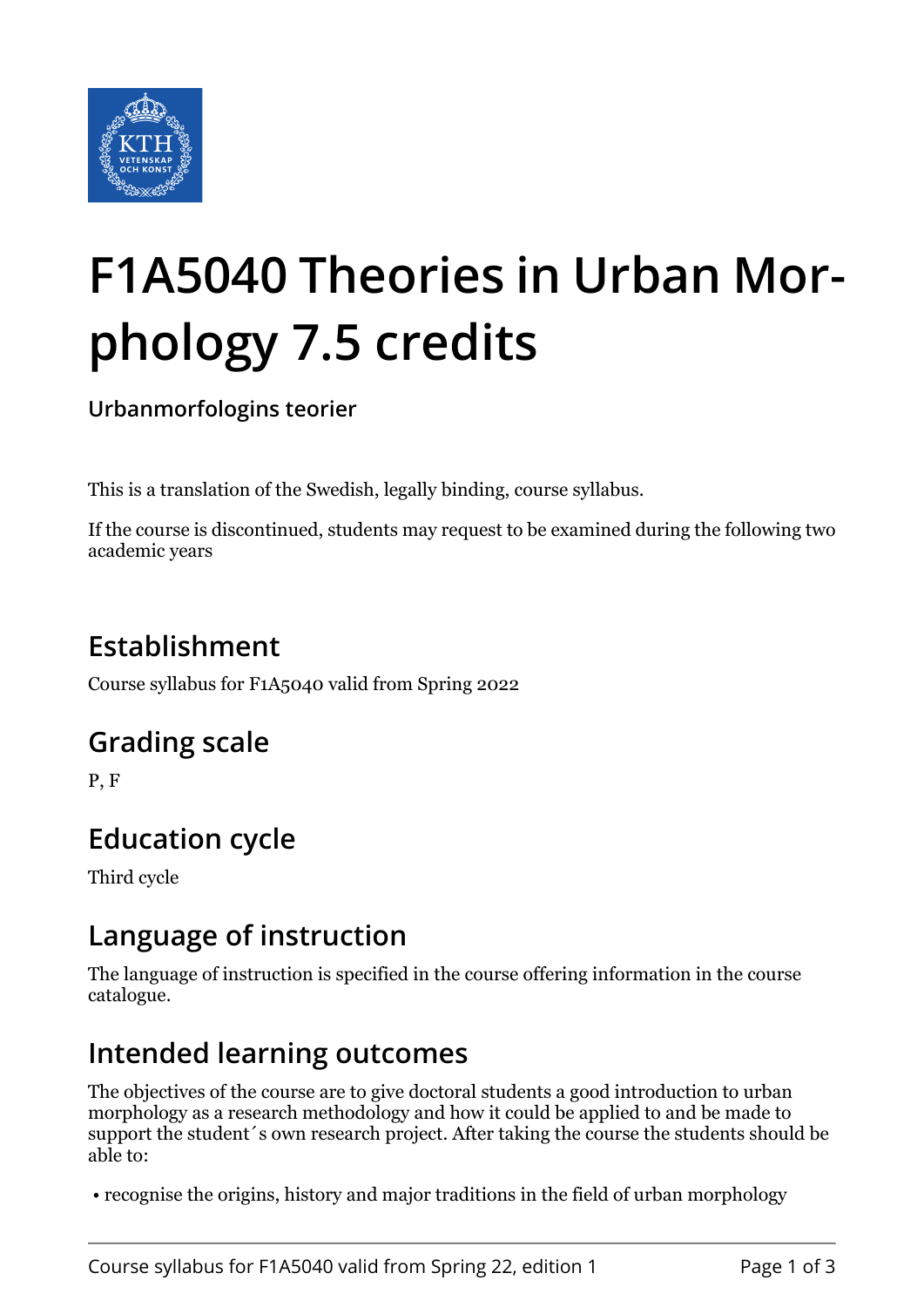- have a certain familiarity with a couple of the major contemporary directions in the field of urban morphology
- have a good understanding of urban morphology as a research methodology
- have an understanding for the position of urban morphology in a context uf urban and architecture theory

#### **Course contents**

The course is based on a series of lectures/seminars that addresses central topics in the field of urban morphology, stressing academic context, historical development, ciritical traditions, current trends and methodological application. The format is combined lectures and seminars. A central point of departure is the exchange and tension between the two major fields concerned with urban space: Architecture and Geography. Particular attention will be given the traditions Theory in Urbanism, Urban Morphology, Spatial Analysis and Space Syntax. Some lectures and seminars particulary address the methodological use of urban morphology in research, where the students will be given the chance to apply such method in their current reserach projects. This is also the theme in the paper assignments where the students with their research projects as point of department will discuss and present ideas on how urban morphology can be applied in these projects.

### **Specific prerequisites**

#### **Prerequisites**

In order to follow the course a student must have completed a Masters´s degree in Architecture or adjoining fields, or have an equivalent level of education. Priority is given to students enrolled at KTH or as doctoral students in architecture at other universities.

#### **Examination**

- DEL1 Participation, 2.5 credits, grading scale: P, F
- SEM1 Seminars, 2.5 credits, grading scale: P, F
- UPP1 Written report, 2.5 credits, grading scale: P, F

Based on recommendation from KTH's coordinator for disabilities, the examiner will decide how to adapt an examination for students with documented disability.

The examiner may apply another examination format when re-examining individual students.

## **Other requirements for final grade**

#### **Examination**

The course is examined through active participation in seminars and submissions, presentations, and the writing of essays. Participation in all examining events is required, as well as the completion of all submissions and presentations. Examiner for each iteration of the course is defined in the course PM.